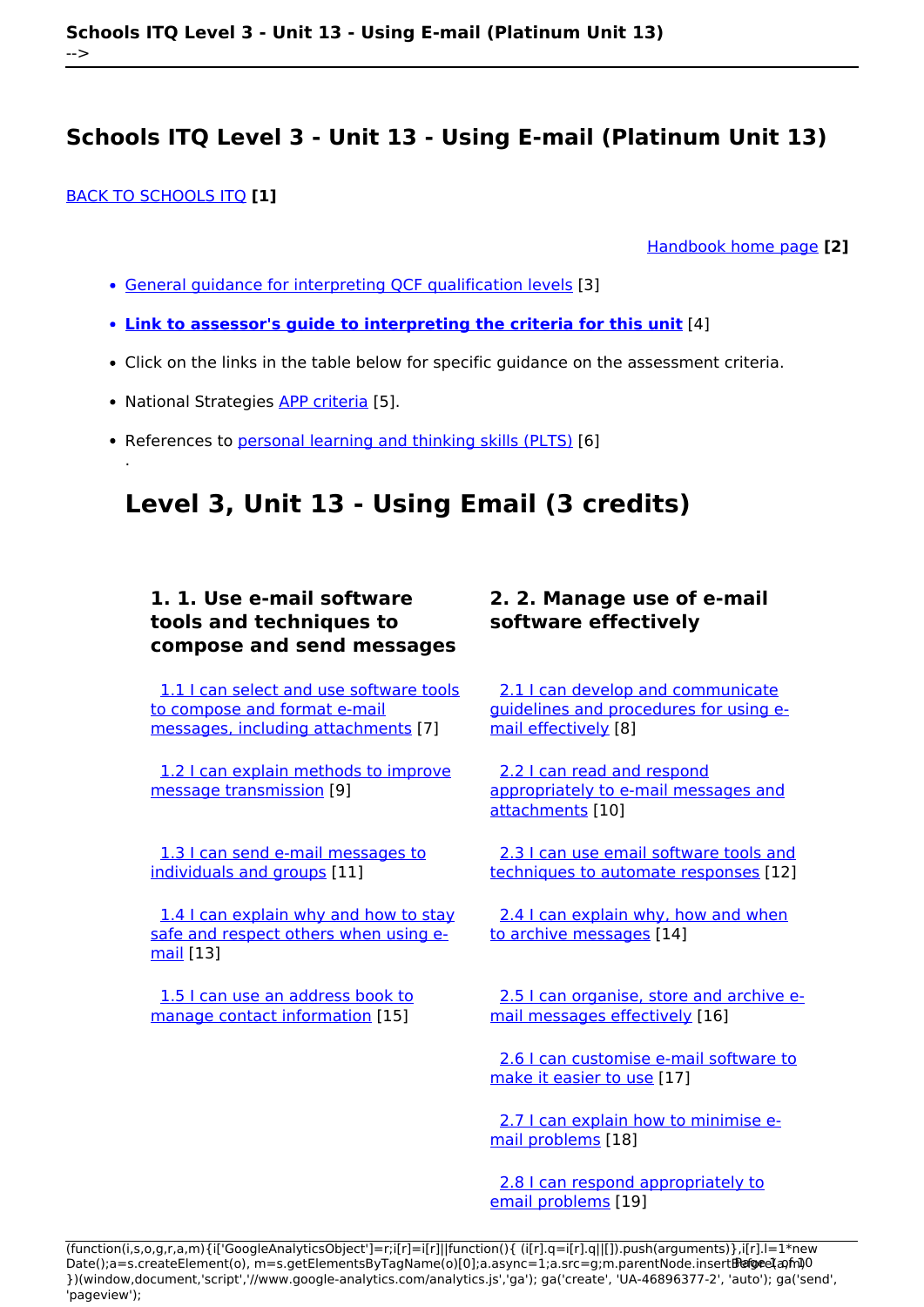# **Links to ITQ units**

| <b>Entry Level</b>                                                                                           | Level 1                                                                                   | Level 2                                                                                   | Level 3                                                                                   |
|--------------------------------------------------------------------------------------------------------------|-------------------------------------------------------------------------------------------|-------------------------------------------------------------------------------------------|-------------------------------------------------------------------------------------------|
| <b>Entry Level 1.</b><br>Unit 1 - Improving<br><b>Productivity Using</b><br><b>IT (1 credit)</b> [21]        | Level 1, Unit 1 -<br>Improving<br><b>Productivity Using</b><br><b>IT (3 credits)</b> [22] | Level 2, Unit 1 -<br>Improving<br><b>Productivity Using</b><br><b>IT (4 credits)</b> [23] | Level 3, Unit 1 -<br>Improving<br><b>Productivity Using</b><br><b>IT (5 credits)</b> [24] |
| Entry Level 2.<br>Unit 1 - Improving<br><b>Productivity Using</b><br>IT (2 credits) [25]                     | Level 1, Unit 2 -<br><b>Website Software</b><br>(3 credits) [26]                          | Level 2, Unit 2 -<br><b>Website Software</b><br>(4 credits) [27]                          | Level 3, Unit 2 -<br><b>Website Software</b><br>(5 credits) [28]                          |
| <b>Entry Level 2.</b><br>Unit 2 - Using ICT<br>to Select and<br>Exchange<br>Information (2)<br>credits) [29] | <b>Level 1, Unit 3 -</b><br>Using<br>Collaborative<br>Technologies (3<br>credits) [30]    | <b>Level 2, Unit 3 -</b><br>Using<br>Collaborative<br>Technologies (4<br>credits) [31]    | <b>Level 3, Unit 3 -</b><br>Using<br>Collaborative<br>Technologies (6<br>credits) [32]    |
| <b>Entry Level 2.</b><br>Unit 3 - Online<br><b>Basics (2 credits)</b><br>[33]                                | Level 1, Unit 4 -<br><b>IT Security for</b><br>Users (1 credit)<br>$[34]$                 | Level 2, Unit 4 -<br><b>IT Security for</b><br>Users (2 credits)<br>$[35]$                | Level 3, Unit 4 -<br><b>IT Security for</b><br>Users (3 credits)<br>$[36]$                |
| Entry Level 2,<br>Unit 4 -Desktop<br>Publishing<br>Software (2<br>credits) [37]                              | Level 1, Unit 5 -<br>Spreadsheet<br>Software (3<br>credits) [38]                          | Level 2, Unit 5 -<br>Spreadsheet<br>Software (4<br>credits) [39]                          | Level 3, Unit 5 -<br>Spreadsheet<br>Software (6<br>credits) [40]                          |
| <b>Entry Level 2,</b><br>Unit 5 - Using ICT:<br><b>Safe Working</b><br>Practices (1<br>credit) [41]          | Level 1, Unit 6 -<br><b>Specialist</b><br>Software (2<br>credits) [42]                    | Level 2, Unit 6 -<br><b>Specialist</b><br>software (3<br>credits) [43]                    | Level 3, Unit 6 -<br><b>Specialist</b><br>Software (4<br>credits) [44]                    |
| <b>Entry Level 2.</b><br>Unit 6 - Using ICT<br>in the Workplace<br>(3 credits) [45]                          | Level 1, Unit 7 -<br><b>Word Processing</b><br>(3 credits) [46]                           | Level 2, Unit 7 -<br><b>Word processing</b><br>(4 credits) [47]                           | Level 3, Unit 7 -<br><b>Word Processing</b><br>Software (6<br>credits) [48]               |
| Entry Level 2.<br>Unit 7 - Imaging<br>software (2<br>credits) [49]                                           | Level 1, Unit 8 -<br>Using the Internet<br>(3 credits) [50]                               | Level 2, Unit 8 -<br>Using the internet<br>(4 credits) [51]                               | Level 3, Unit 8 -<br><b>Using the Internet</b><br>(5 credits) [52]                        |
| <b>Entry Level 2,</b><br>Unit 8 - Using ICT<br>Equipment in a<br><b>Work Place (2)</b><br>credits) [53]      | Level 1, Unit 9 -<br><b>Drawing and</b><br>planning (2<br>credits) [54]                   | <b>Level 2, Unit 9 -</b><br><b>Drawing and</b><br>planning (3<br>credits) [55]            | Level 3, Unit 9 -<br><b>Drawing and</b><br><b>Planning Software</b><br>(4 credits) [56]   |

(function(i,s,o,g,r,a,m){i['GoogleAnalyticsObject']=r;i[r]=i[r]||function(){ (i[r].q=i[r].q||[]).push(arguments)},i[r].l=1\*new Date();a=s.createElement(o), m=s.getElementsByTagName(o)[0];a.async=1;a.src=g;m.parentNode.insert**Bෂ@e**ද?aກກ })(window,document,'script','//www.google-analytics.com/analytics.js','ga'); ga('create', 'UA-46896377-2', 'auto'); ga('send', 'pageview'); **Pagee?a**nfnl0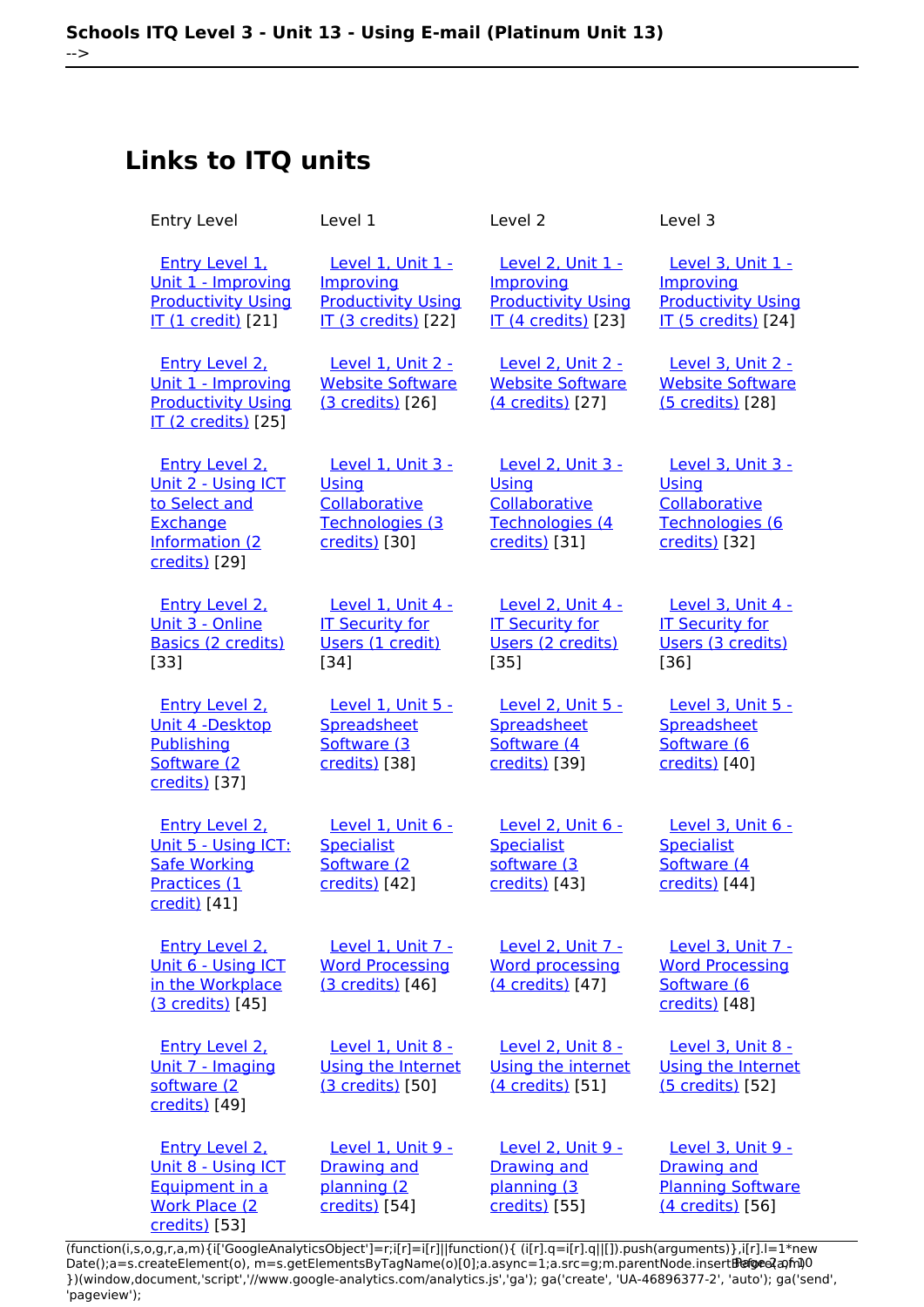-->

| <b>Entry Level 2.</b><br>Unit 9 - Using<br><b>Word Processing</b><br>Software (2)<br>credits) [57]             | Level 1, Unit 10 -<br>Presentation<br>Software (3<br>credits) [58]                               | Level 2, Unit 10 -<br>Presentation<br>software (4<br>credits) [59]                               | Level 3, Unit 10 -<br>Presentation<br>Software (6<br>credits) [60]                 |
|----------------------------------------------------------------------------------------------------------------|--------------------------------------------------------------------------------------------------|--------------------------------------------------------------------------------------------------|------------------------------------------------------------------------------------|
| <b>Entry Level 2.</b><br>Unit 10 - ICT for<br>Employment (1<br>credit) [61]                                    | Level 1, Unit 11 -<br>Database<br>Software (3<br>credits) [62]                                   | Level 2, Unit 11 -<br>Database software<br>(4 credits) [63]                                      | Level 3, Unit 11 -<br><b>Database</b><br>Software (6<br>credits) [64]              |
| Entry Level 2.<br>Unit 11 - Audio<br>and Video<br>Software (2<br>credits) [65]                                 | Level 1, Unit 12 -<br><b>Desktop</b><br>Publishing<br>Software (3<br>credits) [66]               | Level 2. Unit 12 -<br><b>Desktop</b><br>Publishing<br>Software (4)<br>credits) [67]              | Level 3. Unit 12 -<br><b>Desktop</b><br>Publishing<br>Software (5<br>credits) [68] |
| <b>Entry Level 2.</b><br><b>Unit 12 -</b><br>Presentation<br>Software (2)<br>credits) [69]                     | <b>Level 1, Unit 13 -</b><br><b>Using Email (2)</b><br>credits) [70]                             | Level 2, Unit 13 -<br><b>Using Email (3)</b><br>credits) [71]                                    | Level 3, Unit 13 -<br><b>Using Email (3)</b><br>credits) [72]                      |
| <b>Entry Level 3.</b><br>Unit 1 - Improving<br><b>Productivity Using</b><br><b>IT (3 credits)</b> [73]         | Level 1, Unit 14 -<br><b>Audio Software (2)</b><br>credits) [74]                                 | Level 2, Unit 14 -<br><b>Audio Software (3)</b><br>credits) [75]                                 | Level 3, Unit 14 -<br><b>Audio Software (4)</b><br>credits) [76]                   |
| <b>Entry Level 3,</b><br>Unit 2 - Online<br>Basics (1 credit)<br>$[77]$                                        | Level 1. Unit 15 -<br><b>Imaging Software</b><br>(3 credits) [78]                                | <b>Level 2. Unit 15 -</b><br><b>Imaging Software</b><br>(4 credits) [79]                         | Level 3. Unit 15 -<br><b>Imaging Software</b><br>(5 credits) [80]                  |
| <b>Entry Level 3.</b><br>Unit 3 - Desktop<br>Publishing<br>Software (2)<br>credits) [81]                       | <u>Level 1, Unit 16 -</u><br><b>IT Communication</b><br><b>Fundamentals (2)</b><br>credits) [82] | <u>Level 2, Unit 16 -</u><br><b>IT Communication</b><br><b>Fundamentals (2)</b><br>credits) [83] | <u>Level 3, Unit 17 -</u><br>Video Software (4<br>credits) [84]                    |
| Entry Level 3,<br><u> Unit 4 - Displaying</u><br><b>Information Using</b><br><b>ICT (3 credits)</b> [85]       | Level 1. Unit 17 -<br><b>Video Software (2)</b><br>credits) [86]                                 | <b>Level 2. Unit 17 -</b><br><b>Video Software (3)</b><br>credits) [87]                          | Level 3, Unit 23 -<br><b>Multimedia</b><br>Software (6<br>credits) [88]            |
| <b>Entry Level 3.</b><br>Unit 5 - Using ICT<br>to Find<br><b>Information (3)</b><br>credits) [89]              | Level 1, Unit 18 -<br><b>IT Software</b><br><b>Fundamentals (3)</b><br>credits) [90]             | Level 2, Unit 18 -<br><b>IT Software</b><br>Fundamentals (3<br>credits) [91]                     | Level 3, Unit 24 -<br><b>Additive</b><br>Manufacture (6<br>credits) [92]           |
| <b>Entry Level 3.</b><br><u> Unit 6 -</u><br>Communicating<br><b>Information Using</b><br>ICT (3 credits) [93] | Level 1, Unit 19 -<br><b>IT User</b><br><b>Fundamentals (3)</b><br>credits) [94]                 | Level 2, Unit 19 -<br><b>IT User</b><br><b>Fundamentals (3)</b><br>credits) [95]                 | Level 3, Unit 27 -<br><b>Design Software</b><br>(5 credits) [96]                   |
|                                                                                                                |                                                                                                  |                                                                                                  |                                                                                    |

 [Entry Level 3,](https://theingots.org/community/siel3u7) [Level 1, Unit 20 -](https://theingots.org/community/sil1u20) [Level 2, Unit 20 -](https://theingots.org/community/sil2u20) [Level 3, Unit 28 -](https://theingots.org/community/sil3U28) [\(function\(i,s,o,g,r,a,m\){i\['GoogleAnalyticsObject'\]=r;i\[r\]=i\[r\]||function\(\){ \(i\[r\].q=i\[r\].q||\[\]\).push\(arguments\)},i\[r\].l=1\\*new](https://theingots.org/community/siel3u7) Date();a=s.createElement(o), m=s.getElementsByTagName(o)[0];a.async=1;a.src=g;m.parentNode.insert**Before**??aภm [}\)\(window,document,'script','//www.google-analytics.com/analytics.js','ga'\); ga\('create', 'UA-46896377-2', 'auto'\); ga\('send',](https://theingots.org/community/siel3u7) ['pageview'\);](https://theingots.org/community/siel3u7) **Page**e}anfnl0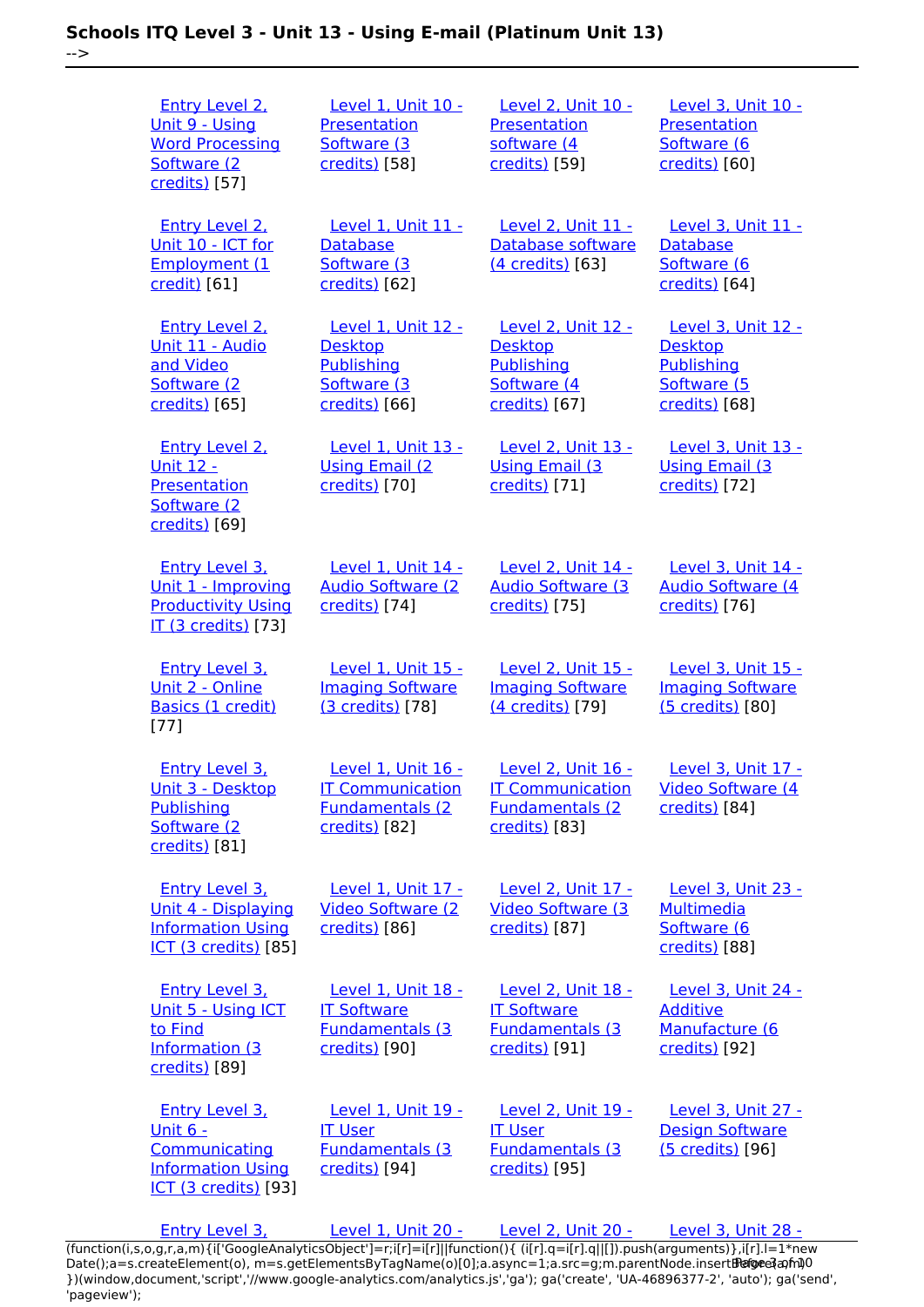-->

| Unit 7 - Producing<br><b>Charts Using ICT</b><br>(3 credits) [97]                                                      | <b>Using Mobile IT</b><br>Devices (2 credits)<br>[98]                                                                                              | <b>Using Mobile IT</b><br>Devices (2 credits)<br>$[99]$                                                                                     | <b>Optimise IT</b><br><b>System</b><br>Performance (5<br>credits) [100]                                                       |
|------------------------------------------------------------------------------------------------------------------------|----------------------------------------------------------------------------------------------------------------------------------------------------|---------------------------------------------------------------------------------------------------------------------------------------------|-------------------------------------------------------------------------------------------------------------------------------|
| Entry Level 3.<br>Unit 8 - IT Security<br>for users (1 credit)<br>$[101]$                                              | <b>Level 1. Unit 21 -</b><br>Data Management<br>Software (2)<br>credits) [102]                                                                     | Level 2. Unit 21 -<br><b>Data Management</b><br>Software (3)<br>credits) [103]                                                              | Level 3, Unit 29 -<br>Set Up an IT<br>System (5 credits)<br>$[104]$                                                           |
| <b>Entry Level 3.</b><br><u> Unit 10 -</u><br>Presentation<br>software (2)<br>credits) [105]                           | Level 1, Unit 22-<br><b>Understanding the</b><br>social and<br>environmental<br>impact of<br>architecture and<br>construction (3<br>credits) [106] | Level 2, Unit 22<br>-Understanding<br>the social and<br>environmental<br>impact of<br>architecture and<br>construction (4<br>credits) [107] | <b>Level 3, Unit 32 -</b><br>Computerised<br><b>Accounting</b><br>Software (5<br>credits) [108]                               |
| <b>Entry Level 3.</b><br>Unit 15 - Imaging<br>Software (2<br>credits) [109]                                            | Level 1, Unit 23 -<br>Multimedia<br>Software (3)<br>credits) [110]                                                                                 | <b>Level 2, Unit 23 -</b><br><b>Multimedia</b><br>Software (4<br>credits) [111]                                                             | Level 3, Unit 33 -<br><b>Application</b><br>Development<br><b>Using Project</b><br>Management<br>Methods (6<br>credits) [112] |
| <b>Entry Level 3.</b><br><u>Unit 20 -</u><br>Introduction to<br><b>Using mobile IT</b><br>devices (2 credits)<br>[113] | Level 1, Unit 24 -<br><b>Additive</b><br>Manufacture (3<br>credits) [114]                                                                          | Level 2, Unit 24 -<br><b>Additive</b><br>Manufacture (3<br>credits) [115]                                                                   | Level 3, Unit 37 -<br><b>Internet of Things</b><br>(6 credits) [116]                                                          |
| <b>Entry Level 3.</b><br><u> Unit 25 -</u><br>Developing<br><b>Computer Games</b><br>and Puzzles (3<br>credits) [117]  | <u>Level 1, Unit 25 -</u><br>Developing<br><b>Computer Games</b><br>and Puzzles (4<br>credits) [118]                                               | Level 2, Unit 25 -<br>Developing<br><b>Computer Games</b><br>and Puzzles (4<br>credits) [119]                                               | <u>Level 3, Unit 40 -</u><br><b>Cloud Based</b><br><b>Services and</b><br><b>Applications (5</b><br>credits) [120]            |
| <b>Entry Level 3.</b><br><u> Unit 26 -</u><br><b>Computer Games</b><br>Development (3<br>credits) [121]                | Level 1, Unit 26 -<br><b>Computer Games</b><br>Development (3<br>credits) [122]                                                                    | Level 2, Unit 26 -<br><b>Computer Games</b><br>Development (4<br>credits) [123]                                                             | Level 3, Unit 41 -<br><b>Cloud Based</b><br><b>Systems and</b><br>Security (5<br>credits) [124]                               |
| <b>Entry Level 3.</b><br>Unit 28 - Personal<br>information<br>management<br>software (1 credit)<br>[125]               | Level 1, Unit 27 -<br><b>Design Software</b><br>(3 credits) [126]                                                                                  | Level 2, Unit 27 -<br><b>Design Software</b><br>(4 credits) [127]                                                                           | Level 3, Unit 42 -<br>Undertaking a<br><b>RealWorld Project</b><br>(5 credits) [128]                                          |
|                                                                                                                        | Level 1, Unit 28 -<br><b>Optimise IT</b><br><b>System</b>                                                                                          | Level 2, Unit 28 -<br><b>Optimise IT</b><br><b>System</b>                                                                                   | Level 3, Unit 44 -<br><b>Bespoke Software</b><br>(4 credits) [131]                                                            |

[\(function\(i,s,o,g,r,a,m\){i\['GoogleAnalyticsObject'\]=r;i\[r\]=i\[r\]||function\(\){ \(i\[r\].q=i\[r\].q||\[\]\).push\(arguments\)},i\[r\].l=1\\*new](https://theingots.org/community/sil1u28) Date();a=s.createElement(o), m=s.getElementsByTagName(o)[0];a.async=1;a.src=g;m.parentNode.insert**Bෂ@ee{**aንከቅ [}\)\(window,document,'script','//www.google-analytics.com/analytics.js','ga'\); ga\('create', 'UA-46896377-2', 'auto'\); ga\('send',](https://theingots.org/community/sil1u28) ['pageview'\);](https://theingots.org/community/sil1u28) Page 4 of 10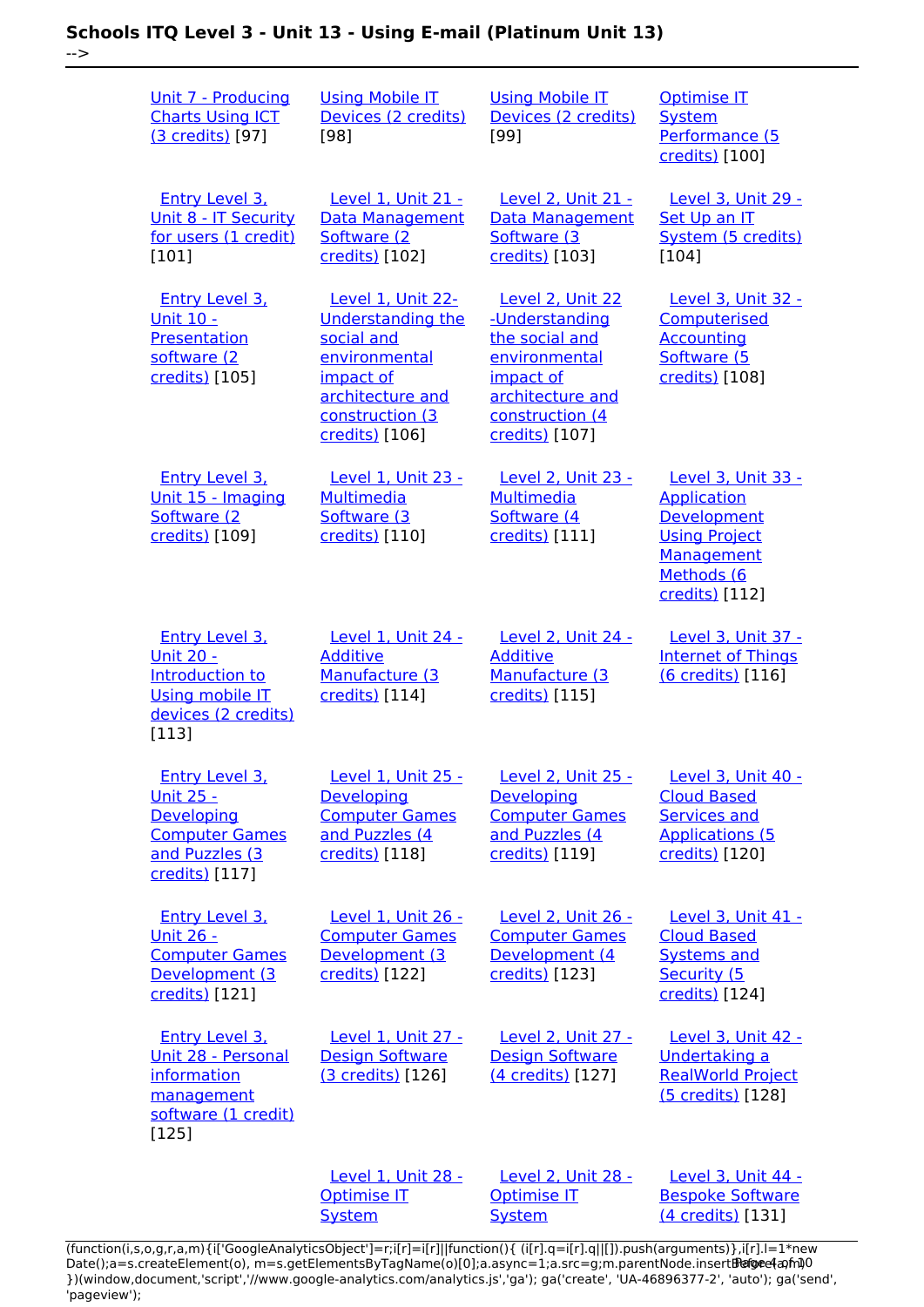-->

[Performance \(2](https://theingots.org/community/sil1u28) [credits\)](https://theingots.org/community/sil1u28) [129] [Performance \(4](https://theingots.org/community/sil2u28) [credits\)](https://theingots.org/community/sil2u28) [130] [Level 1, Unit 29 -](https://theingots.org/community/sil1u29) [Set Up an IT](https://theingots.org/community/sil1u29) [System \(3 credits\)](https://theingots.org/community/sil1u29) [132] [Level 2, Unit 29 -](https://theingots.org/community/sil2u29) [Set Up an IT](https://theingots.org/community/sil2u29) [System \(4 credits\)](https://theingots.org/community/sil2u29) [133] [Level 3, Unit 57 -](https://theingots.org/community/sil3u57) **[Networking](https://theingots.org/community/sil3u57)** [Fundamentals \(5](https://theingots.org/community/sil3u57) [credits\)](https://theingots.org/community/sil3u57) [134] [Level 1, Unit 30 -](https://theingots.org/community/sil1u30) [CAD \(3 credits\)](https://theingots.org/community/sil1u30) [135] [Level 2, Unit 30 -](https://theingots.org/community/sil2u30) [CAD \(3 credits\)](https://theingots.org/community/sil2u30) [136] [Level 3, Unit 60 -](https://theingots.org/community/sil3u60) [Cisco CCNA 1 –](https://theingots.org/community/sil3u60) [Introduction to](https://theingots.org/community/sil3u60) [Networks \(6](https://theingots.org/community/sil3u60) [credits\)](https://theingots.org/community/sil3u60) [137] [Level 1, Unit 31 -](https://theingots.org/community/sil1u31) [Internet Safety for](https://theingots.org/community/sil1u31) [IT users \(3 credits\)](https://theingots.org/community/sil1u31) [138] [Level 2, Unit 32 -](https://theingots.org/community/sil2u32) **[Computerised](https://theingots.org/community/sil2u32) [Accounting](https://theingots.org/community/sil2u32)** [Software \(3](https://theingots.org/community/sil2u32) [credits\)](https://theingots.org/community/sil2u32) [139] [Level 3, Unit 61 -](https://theingots.org/community/sil3u61) [Cisco CCNA 2 –](https://theingots.org/community/sil3u61) [Routing and](https://theingots.org/community/sil3u61) [Switching \(6](https://theingots.org/community/sil3u61) [credits\)](https://theingots.org/community/sil3u61) [140] [Level 1, Unit 32 -](https://theingots.org/community/sil1u32) [Computerised](https://theingots.org/community/sil1u32) [Accounting](https://theingots.org/community/sil1u32) [Software \(2](https://theingots.org/community/sil1u32) [credits\)](https://theingots.org/community/sil1u32) [141] [Level 2, Unit 33 -](https://theingots.org/community/sil2u33) [Application](https://theingots.org/community/sil2u33) [Development](https://theingots.org/community/sil2u33) [Using Project](https://theingots.org/community/sil2u33) [Management](https://theingots.org/community/sil2u33) [Methods \(4](https://theingots.org/community/sil2u33) [credits\)](https://theingots.org/community/sil2u33) [142] [Level 3, Unit 62 -](https://theingots.org/community/sil3u62) [Cisco CCNA 3 –](https://theingots.org/community/sil3u62) [Scaling Networks](https://theingots.org/community/sil3u62) [\(6 credits\)](https://theingots.org/community/sil3u62) [143] [Level 1, Unit 36 -](https://theingots.org/community/sil1u36) [Financial](https://theingots.org/community/sil1u36) [Modelling \(3](https://theingots.org/community/sil1u36) [credits\)](https://theingots.org/community/sil1u36) [144] [Level 2, Unit 34 -](https://theingots.org/community/sil2u34) [Developing skills](https://theingots.org/community/sil2u34) [for project](https://theingots.org/community/sil2u34) [management \(4](https://theingots.org/community/sil2u34) [credits\)](https://theingots.org/community/sil2u34) [145] [Level 3, Unit 63 -](https://theingots.org/community/sil3u63) [Cisco CCNA 4 –](https://theingots.org/community/sil3u63) **[Connecting](https://theingots.org/community/sil3u63)** [Networks \(6](https://theingots.org/community/sil3u63) [credits\)](https://theingots.org/community/sil3u63) [146] [Level 1, Unit 50 -](https://theingots.org/community/sil1u50) [Developing skills](https://theingots.org/community/sil1u50) [for remote](https://theingots.org/community/sil1u50) [working \(3 credits\)](https://theingots.org/community/sil1u50) [147] [Level 2, Unit 35 -](https://theingots.org/community/sil2u35) [Using Project](https://theingots.org/community/sil2u35) **[Management](https://theingots.org/community/sil2u35)** [Software \(4](https://theingots.org/community/sil2u35)) [credits\)](https://theingots.org/community/sil2u35) [148] [Level 3, Unit 64 -](https://theingots.org/community/sil3u64) [Cisco – CCNA](https://theingots.org/community/sil3u64) [Security \(6](https://theingots.org/community/sil3u64) [credits\)](https://theingots.org/community/sil3u64) [149] [Level 1, Unit 51 -](https://theingots.org/community/sil1u51) **[Effectiveness](https://theingots.org/community/sil1u51) [communication](https://theingots.org/community/sil1u51)** [using remote](https://theingots.org/community/sil1u51) [systems \(4](https://theingots.org/community/sil1u51) [credits\)](https://theingots.org/community/sil1u51) [150] [Level 2, Unit 50 -](https://theingots.org/community/sil2u50) [Developing skills](https://theingots.org/community/sil2u50) [for remote](https://theingots.org/community/sil2u50) [working \(3 credits\)](https://theingots.org/community/sil2u50) [151] [Level 3, Unit 65 -](https://theingots.org/community/sil3u65) [Cisco –](https://theingots.org/community/sil3u65) **[CyberSecurity](https://theingots.org/community/sil3u65)** [Essentials \(6](https://theingots.org/community/sil3u65) [credits\)](https://theingots.org/community/sil3u65) [152] [Level 1, Unit 102](https://theingots.org/community/sil1u102) [- Digital Editing](https://theingots.org/community/sil1u102) [and Publishing \(4](https://theingots.org/community/sil1u102) [credits\)](https://theingots.org/community/sil1u102) [153] [Level 2, Unit 51 -](https://theingots.org/community/sil2u51) **[Effectiveness](https://theingots.org/community/sil2u51)** [communication](https://theingots.org/community/sil2u51) [using remote](https://theingots.org/community/sil2u51) [systems \(4](https://theingots.org/community/sil2u51) [credits\)](https://theingots.org/community/sil2u51) [154] [Level 3, Unit 66 -](https://theingots.org/community/sil3u66) [Cisco – IT](https://theingots.org/community/sil3u66) [Essentials \(6](https://theingots.org/community/sil3u66) [credits\)](https://theingots.org/community/sil3u66) [155] [Level 1, Unit 103](https://theingots.org/community/sil1u103) [- Digital Modelling](https://theingots.org/community/sil1u103) [\(4 credits\)](https://theingots.org/community/sil1u103) [156] [DELLevel 2, Unit](https://theingots.org/community/sil2u70) [70 -](https://theingots.org/community/sil2u70) [Understanding of](https://theingots.org/community/sil2u70) [Level 3, Unit 67 -](https://theingots.org/community/sil3u67) [Cisco –](https://theingots.org/community/sil3u67) **[Networking](https://theingots.org/community/sil3u67)** 

[\(function\(i,s,o,g,r,a,m\){i\['GoogleAnalyticsObject'\]=r;i\[r\]=i\[r\]||function\(\){ \(i\[r\].q=i\[r\].q||\[\]\).push\(arguments\)},i\[r\].l=1\\*new](https://theingots.org/community/sil2u70) Date();a=s.createElement(o), m=s.getElementsByTagName(o)[0];a.async=1;a.src=g;m.parentNode.insert**Bෂ@e**e{a, fn)0 [}\)\(window,document,'script','//www.google-analytics.com/analytics.js','ga'\); ga\('create', 'UA-46896377-2', 'auto'\); ga\('send',](https://theingots.org/community/sil2u70) ['pageview'\);](https://theingots.org/community/sil2u70)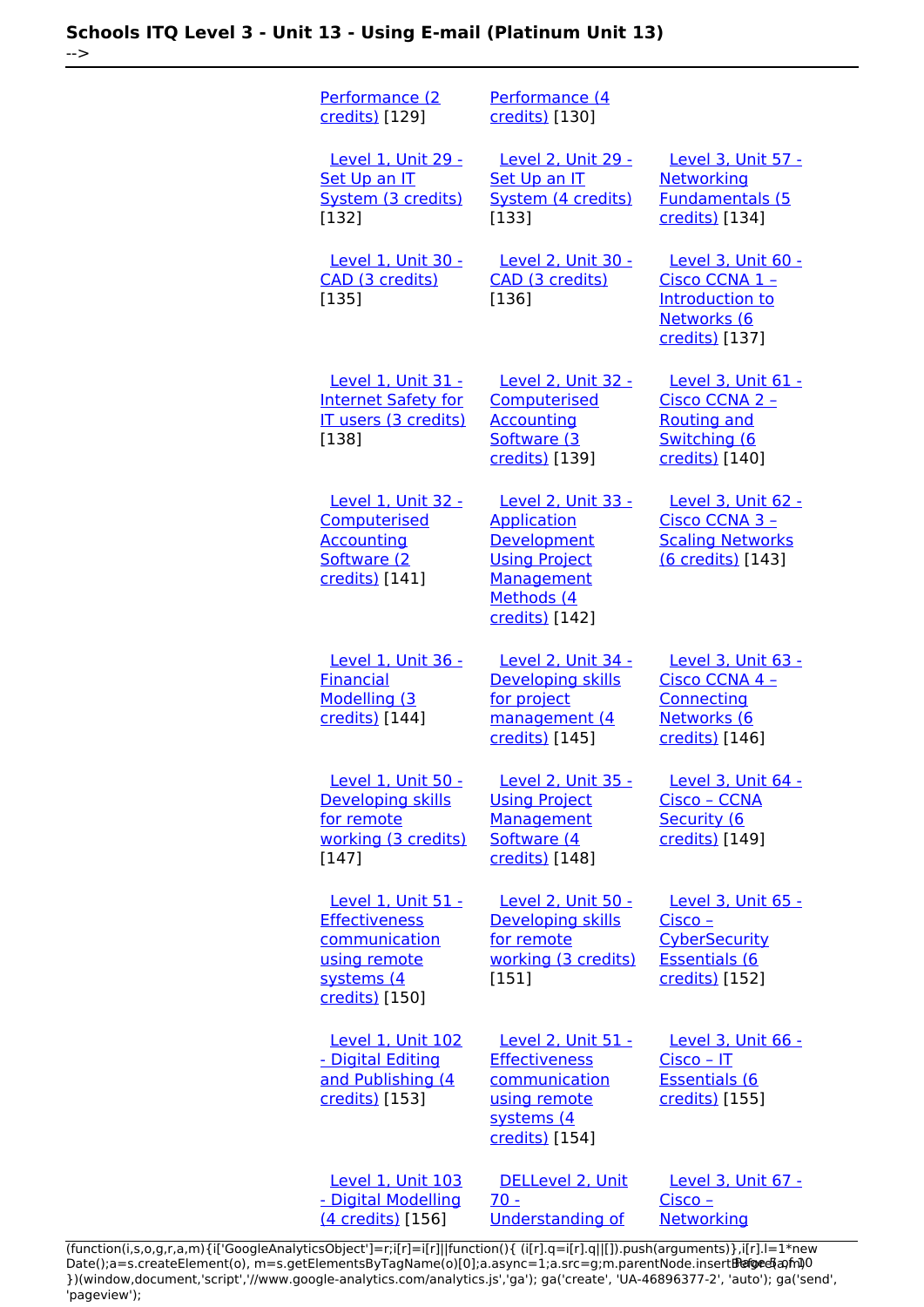-->

[Cyber Security](https://theingots.org/community/sil2u70) [and Online](https://theingots.org/community/sil2u70) [Threats \(3 credits\)](https://theingots.org/community/sil2u70) [157] [Essentials \(6](https://theingots.org/community/sil3u67) [credits\)](https://theingots.org/community/sil3u67) [158] [Level 1, Unit 105](https://theingots.org/community/sil1u105) [- Digital Design](https://theingots.org/community/sil1u105) [and Graphics \(4](https://theingots.org/community/sil1u105) [credits\)](https://theingots.org/community/sil1u105) [159] [DELLevel 2, Unit](https://theingots.org/community/sil2u71) [71 - Analysing and](https://theingots.org/community/sil2u71) [Evaluating Cyber](https://theingots.org/community/sil2u71) [Threats \(3 credits\)](https://theingots.org/community/sil2u71) [160] [DELLevel 2, Unit](https://theingots.org/community/sil2u72) [72 - Applying and](https://theingots.org/community/sil2u72) **[Deploying](https://theingots.org/community/sil2u72) [Security Tools and](https://theingots.org/community/sil2u72)** [Best Practice \(3](https://theingots.org/community/sil2u72) [credits\)](https://theingots.org/community/sil2u72) [161] [DELLevel 2, Unit](https://theingots.org/community/sil2u73) [73 - Extended](https://theingots.org/community/sil2u73) [Project: Securing](https://theingots.org/community/sil2u73) [and Defending](https://theingots.org/community/sil2u73) [Online Systems \(6](https://theingots.org/community/sil2u73) [credits\)](https://theingots.org/community/sil2u73) [162] [Level 2, Unit 80 -](https://theingots.org/community/sil2u80) [Digital Tools and](https://theingots.org/community/sil2u80) [Best Practice for](https://theingots.org/community/sil2u80) **[Project](https://theingots.org/community/sil2u80)** [Management \(5](https://theingots.org/community/sil2u80) [credits\)](https://theingots.org/community/sil2u80) [163] [Level 2, Unit 81 -](https://theingots.org/community/sil2u81) [Digital Safety and](https://theingots.org/community/sil2u81) **[Security Policies](https://theingots.org/community/sil2u81)** [and Procedures \(4](https://theingots.org/community/sil2u81) [credits\)](https://theingots.org/community/sil2u81) [164] [Level 2, Unit 82 -](https://theingots.org/community/sil2u82) [Digital Editing and](https://theingots.org/community/sil2u82) [Publishing \(3](https://theingots.org/community/sil2u82) [credits\)](https://theingots.org/community/sil2u82) [165] [Level 2, Unit 83 -](https://theingots.org/community/sil2u83) [Digital Design and](https://theingots.org/community/sil2u83) [Graphics \(3](https://theingots.org/community/sil2u83) [credits\)](https://theingots.org/community/sil2u83) [166] [Level 2, Unit 84 -](https://theingots.org/community/sil2u84) [Digital Modelling](https://theingots.org/community/sil2u84) [and Data](https://theingots.org/community/sil2u84) [Management \(3](https://theingots.org/community/sil2u84) [credits\)](https://theingots.org/community/sil2u84) [167]

> [Level 2, Unit 85 -](https://theingots.org/community/sil2u85) [Virtual Reality and](https://theingots.org/community/sil2u85) [the Development](https://theingots.org/community/sil2u85)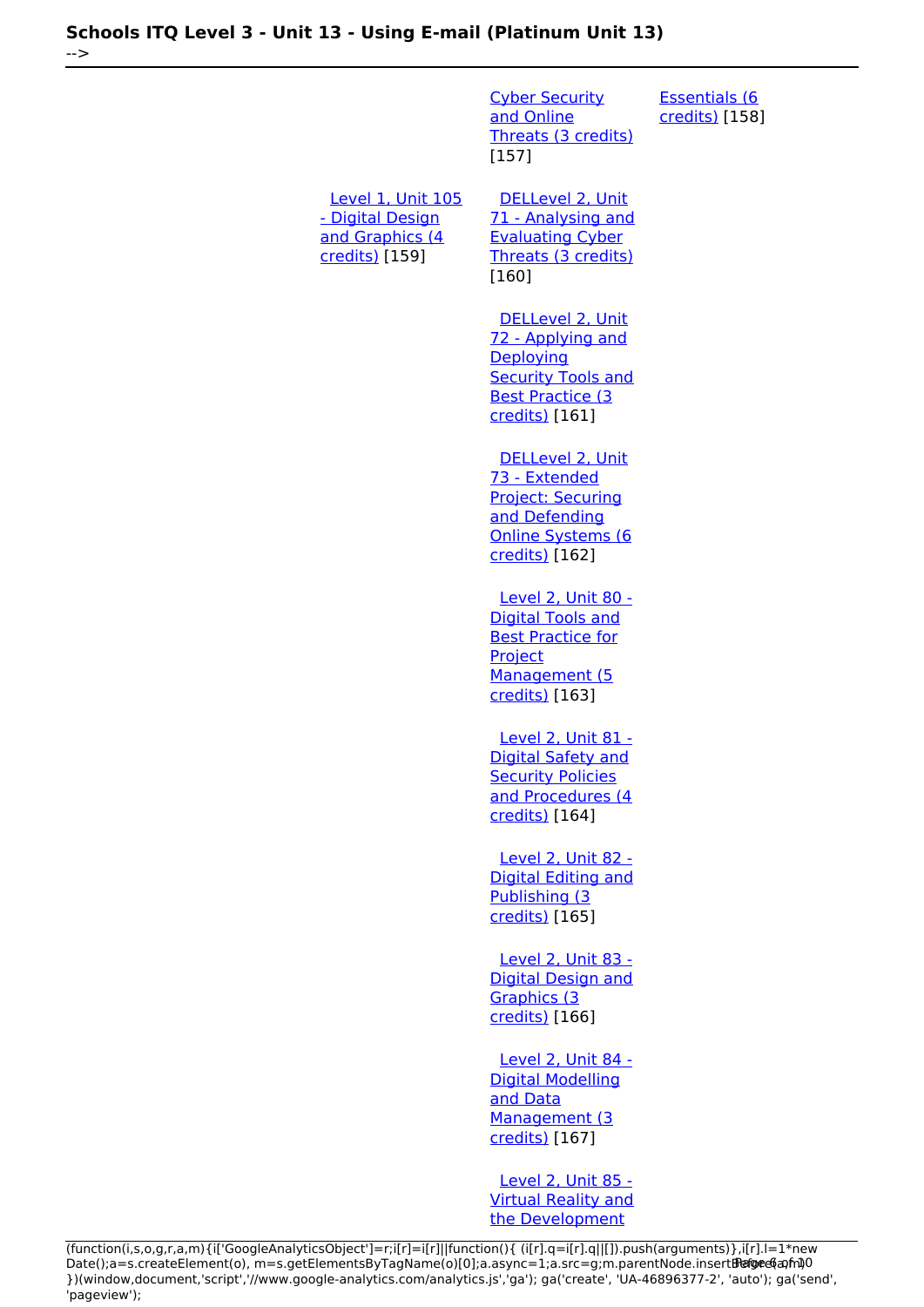[Life Cycle \(4](https://theingots.org/community/sil2u85) [credits\)](https://theingots.org/community/sil2u85) [168]

**Source URL:** https://theingots.org/community/SIL3U13

#### **Links**

-->

[1] https://theingots.org/community/ITQ\_unit\_development

[2] https://theingots.org/community/handbook2

[3] https://theingots.org/community/QCF\_levels

[4] https://theingots.org/community/SIL2U1X

[5] http://nationalstrategies.standards.dcsf.gov.uk/focuses/959/861/110166

[6] http://curriculum.qcda.gov.uk/key-stages-3-and-4/skills/plts/planning-for-plts/index.aspx

[7] https://theingots.org/community/sil3u13x#1.1

[8] https://theingots.org/community/sil3u13x#2.1

[9] https://theingots.org/community/sil3u13x#1.2

[10] https://theingots.org/community/sil3u13x#2.2

[11] https://theingots.org/community/sil3u13x#1.3

[12] https://theingots.org/community/sil3u13x#2.3

[13] https://theingots.org/community/sil3u13x#1.4

- [14] https://theingots.org/community/sil3u13x#2.4
- [15] https://theingots.org/community/sil3u13x#1.5 [16] https://theingots.org/community/sil3u13x#2.5
- [17] https://theingots.org/community/sil3u13x#2.6

[18] https://theingots.org/community/sil3u13x#2.7

[19] https://theingots.org/community/sil3u13x#2.8

[20] https://theingots.org/community/sil3u13i

[21] https://theingots.org/community/siel1u1

- [22] https://theingots.org/community/sil1u1
- [23] https://theingots.org/community/sil2u1

[24] https://theingots.org/community/sil3u1

[25] https://theingots.org/community/siel2u1

[26] https://theingots.org/community/sil1u2 [27] https://theingots.org/community/sil2u2

[28] https://theingots.org/community/sil3u2

[29] https://theingots.org/community/siel2u2

[30] https://theingots.org/community/sil1u3

[31] https://theingots.org/community/sil2u3

[32] https://theingots.org/community/sil3u3 [33] https://theingots.org/community/siel2u3

[34] https://theingots.org/community/sil1u4

[35] https://theingots.org/community/sil2u4

[36] https://theingots.org/community/sil3u4

[37] https://theingots.org/community/siel2u4

[38] https://theingots.org/community/sil1u5

[39] https://theingots.org/community/sil2u5

[40] https://theingots.org/community/sil3u5

[41] https://theingots.org/community/siel2u5

[42] https://theingots.org/community/sil1u6

[43] https://theingots.org/community/sil2u6

[44] https://theingots.org/community/sil3u6 [45] https://theingots.org/community/siel2u6

[46] https://theingots.org/community/sil1u7

(function(i,s,o,g,r,a,m){i['GoogleAnalyticsObject']=r;i[r]=i[r]||function(){ (i[r].q=i[r].q||[]).push(arguments)},i[r].l=1\*new Date();a=s.createElement(o), m=s.getElementsByTagName(o)[0];a.async=1;a.src=g;m.parentNode.insert**Before**(apfn)0 })(window,document,'script','//www.google-analytics.com/analytics.js','ga'); ga('create', 'UA-46896377-2', 'auto'); ga('send', 'pageview');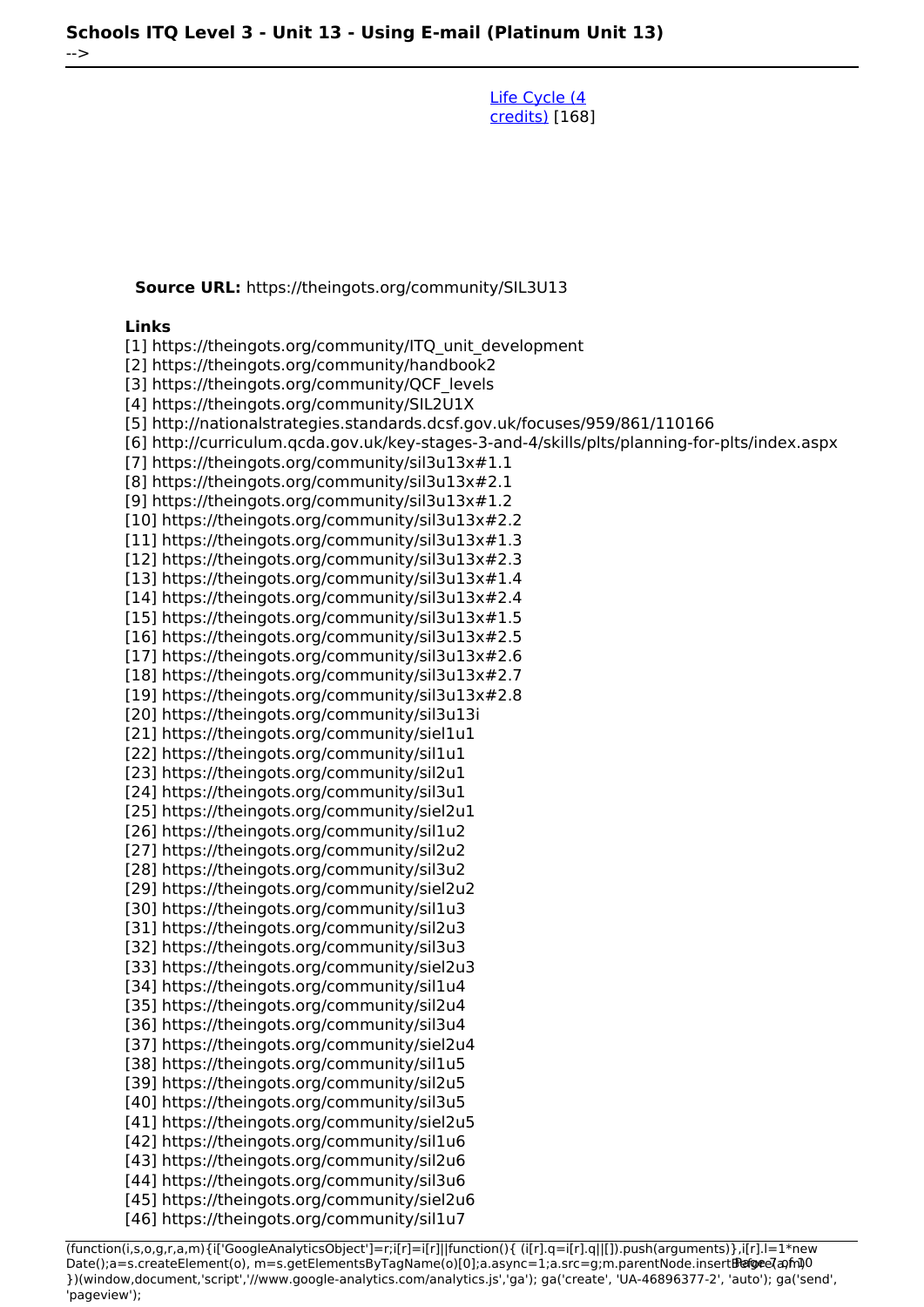-->

[47] https://theingots.org/community/sil2u7 [48] https://theingots.org/community/sil3u7 [49] https://theingots.org/community/siel2u7 [50] https://theingots.org/community/sil1u8 [51] https://theingots.org/community/sil2u8 [52] https://theingots.org/community/sil3u8 [53] https://theingots.org/community/siel2u8 [54] https://theingots.org/community/sil1u9 [55] https://theingots.org/community/sil2u9 [56] https://theingots.org/community/sil3u9 [57] https://theingots.org/community/siel2u9 [58] https://theingots.org/community/sil1u10 [59] https://theingots.org/community/sil2u10 [60] https://theingots.org/community/sil3u10 [61] https://theingots.org/community/siel2u10 [62] https://theingots.org/community/sil1u11 [63] https://theingots.org/community/sil2u11 [64] https://theingots.org/community/sil3u11 [65] https://theingots.org/community/siel2u11 [66] https://theingots.org/community/sil1u12 [67] https://theingots.org/community/sil2u12 [68] https://theingots.org/community/sil3u12 [69] https://theingots.org/community/siel2u12 [70] https://theingots.org/community/sil1u13 [71] https://theingots.org/community/sil2u13 [72] https://theingots.org/community/sil3u13 [73] https://theingots.org/community/siel3u1 [74] https://theingots.org/community/sil1U14 [75] https://theingots.org/community/sil2u14 [76] https://theingots.org/community/sil3u14 [77] https://theingots.org/community/siel3u2 [78] https://theingots.org/community/sil1u15 [79] https://theingots.org/community/sil2u15 [80] https://theingots.org/community/sil3u15 [81] https://theingots.org/community/siel3u3 [82] https://theingots.org/community/sil1u16 [83] https://theingots.org/community/sil2u16 [84] https://theingots.org/community/sil3u17 [85] https://theingots.org/community/siel3u\_noprogression\_1169 [86] https://theingots.org/community/sil1u17 [87] https://theingots.org/community/sil2u17 [88] https://theingots.org/community/sil3u23 [89] https://theingots.org/community/siel3u5 [90] https://theingots.org/community/sil1u18 [91] https://theingots.org/community/sil2u18 [92] https://theingots.org/community/sil3u24 [93] https://theingots.org/community/siel3u6 [94] https://theingots.org/community/sil1u19 [95] https://theingots.org/community/sil2u19 [96] https://theingots.org/community/sil3u27 [97] https://theingots.org/community/siel3u7 [98] https://theingots.org/community/sil1u20 [99] https://theingots.org/community/sil2u20 [100] https://theingots.org/community/sil3U28 [101] https://theingots.org/community/siel3u4 [102] https://theingots.org/community/sil1u21 [103] https://theingots.org/community/sil2u21 [104] https://theingots.org/community/sil3u29 [105] https://theingots.org/community/siel3u10

(function(i,s,o,g,r,a,m){i['GoogleAnalyticsObject']=r;i[r]=i[r]||function(){ (i[r].q=i[r].q||[]).push(arguments)},i[r].l=1\*new Date();a=s.createElement(o), m=s.getElementsByTagName(o)[0];a.async=1;a.src=g;m.parentNode.insert**Bෂ@e**&aภ*f*ii)0 })(window,document,'script','//www.google-analytics.com/analytics.js','ga'); ga('create', 'UA-46896377-2', 'auto'); ga('send', 'pageview');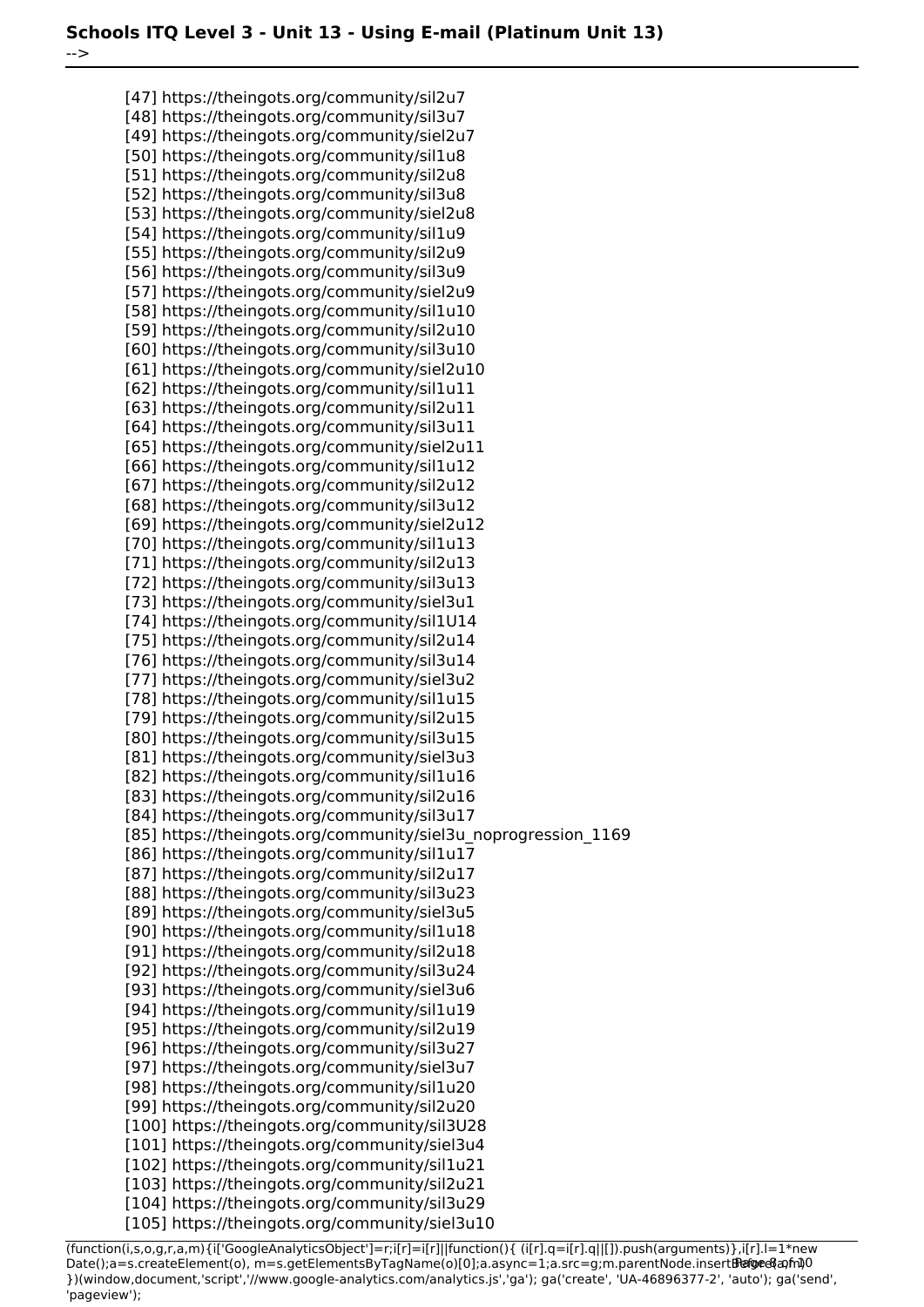-->

[106] https://theingots.org/community/sil1u22 [107] https://theingots.org/community/sil2u22 [108] https://theingots.org/community/sil3u32 [109] https://theingots.org/community/siel3u15 [110] https://theingots.org/community/sil1u23 [111] https://theingots.org/community/sil2u23 [112] https://theingots.org/community/sil3u33 [113] https://theingots.org/community/siel3u20 [114] https://theingots.org/community/sil1u24 [115] https://theingots.org/community/sil2u24 [116] https://theingots.org/community/sil3u37 [117] https://theingots.org/community/siel3u25 [118] https://theingots.org/community/sil1u25 [119] https://theingots.org/community/sil2u25 [120] https://theingots.org/community/sil3u40 [121] https://theingots.org/community/siel3u26 [122] https://theingots.org/community/sil1u26 [123] https://theingots.org/community/sil2u26 [124] https://theingots.org/community/sil3u41 [125] https://theingots.org/community/siel3u28 [126] https://theingots.org/community/sil1u27 [127] https://theingots.org/community/sil2u27 [128] https://theingots.org/community/sil3u42 [129] https://theingots.org/community/sil1u28 [130] https://theingots.org/community/sil2u28 [131] https://theingots.org/community/sil3u44 [132] https://theingots.org/community/sil1u29 [133] https://theingots.org/community/sil2u29 [134] https://theingots.org/community/sil3u57 [135] https://theingots.org/community/sil1u30 [136] https://theingots.org/community/sil2u30 [137] https://theingots.org/community/sil3u60 [138] https://theingots.org/community/sil1u31 [139] https://theingots.org/community/sil2u32 [140] https://theingots.org/community/sil3u61 [141] https://theingots.org/community/sil1u32 [142] https://theingots.org/community/sil2u33 [143] https://theingots.org/community/sil3u62 [144] https://theingots.org/community/sil1u36 [145] https://theingots.org/community/sil2u34 [146] https://theingots.org/community/sil3u63 [147] https://theingots.org/community/sil1u50 [148] https://theingots.org/community/sil2u35 [149] https://theingots.org/community/sil3u64 [150] https://theingots.org/community/sil1u51 [151] https://theingots.org/community/sil2u50 [152] https://theingots.org/community/sil3u65 [153] https://theingots.org/community/sil1u102 [154] https://theingots.org/community/sil2u51 [155] https://theingots.org/community/sil3u66 [156] https://theingots.org/community/sil1u103 [157] https://theingots.org/community/sil2u70 [158] https://theingots.org/community/sil3u67 [159] https://theingots.org/community/sil1u105 [160] https://theingots.org/community/sil2u71 [161] https://theingots.org/community/sil2u72 [162] https://theingots.org/community/sil2u73 [163] https://theingots.org/community/sil2u80 [164] https://theingots.org/community/sil2u81

(function(i,s,o,g,r,a,m){i['GoogleAnalyticsObject']=r;i[r]=i[r]||function(){ (i[r].q=i[r].q||[]).push(arguments)},i[r].l=1\*new Date();a=s.createElement(o), m=s.getElementsByTagName(o)[0];a.async=1;a.src=g;m.parentNode.insert**Bෂ@e**ේ ආከ $\emptyset$ 0 })(window,document,'script','//www.google-analytics.com/analytics.js','ga'); ga('create', 'UA-46896377-2', 'auto'); ga('send', 'pageview');